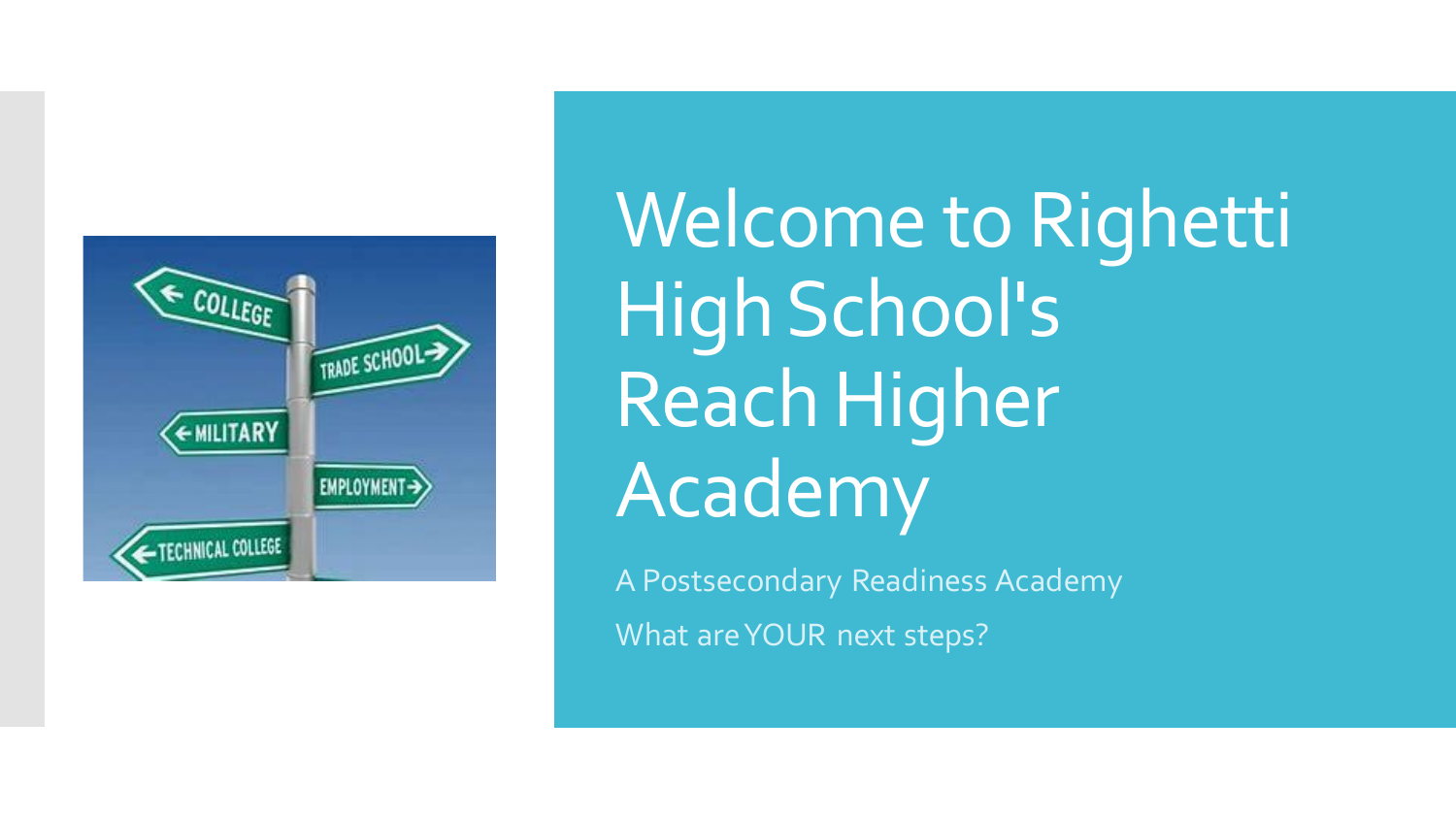# Career Exploration & Areas of Study

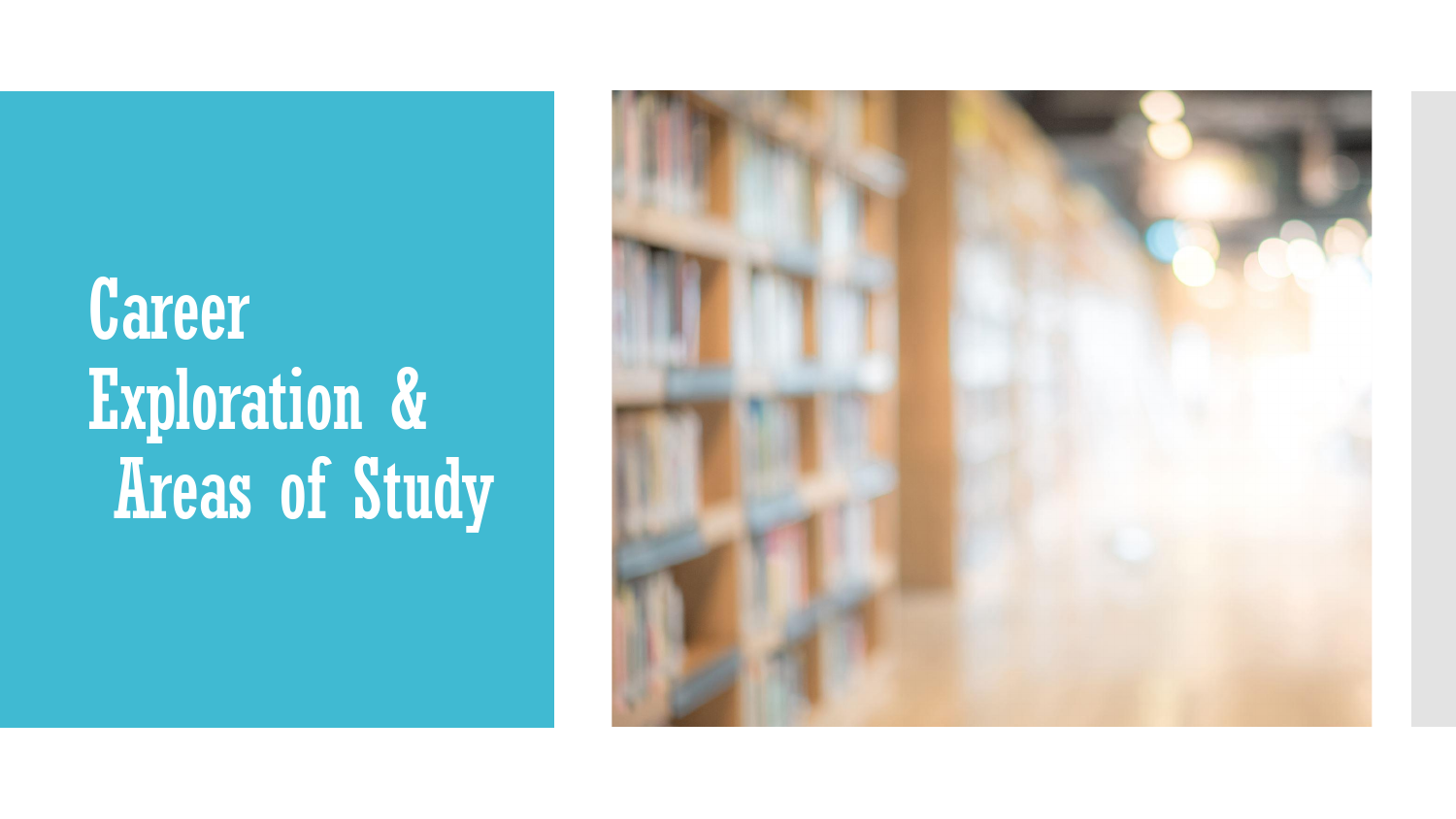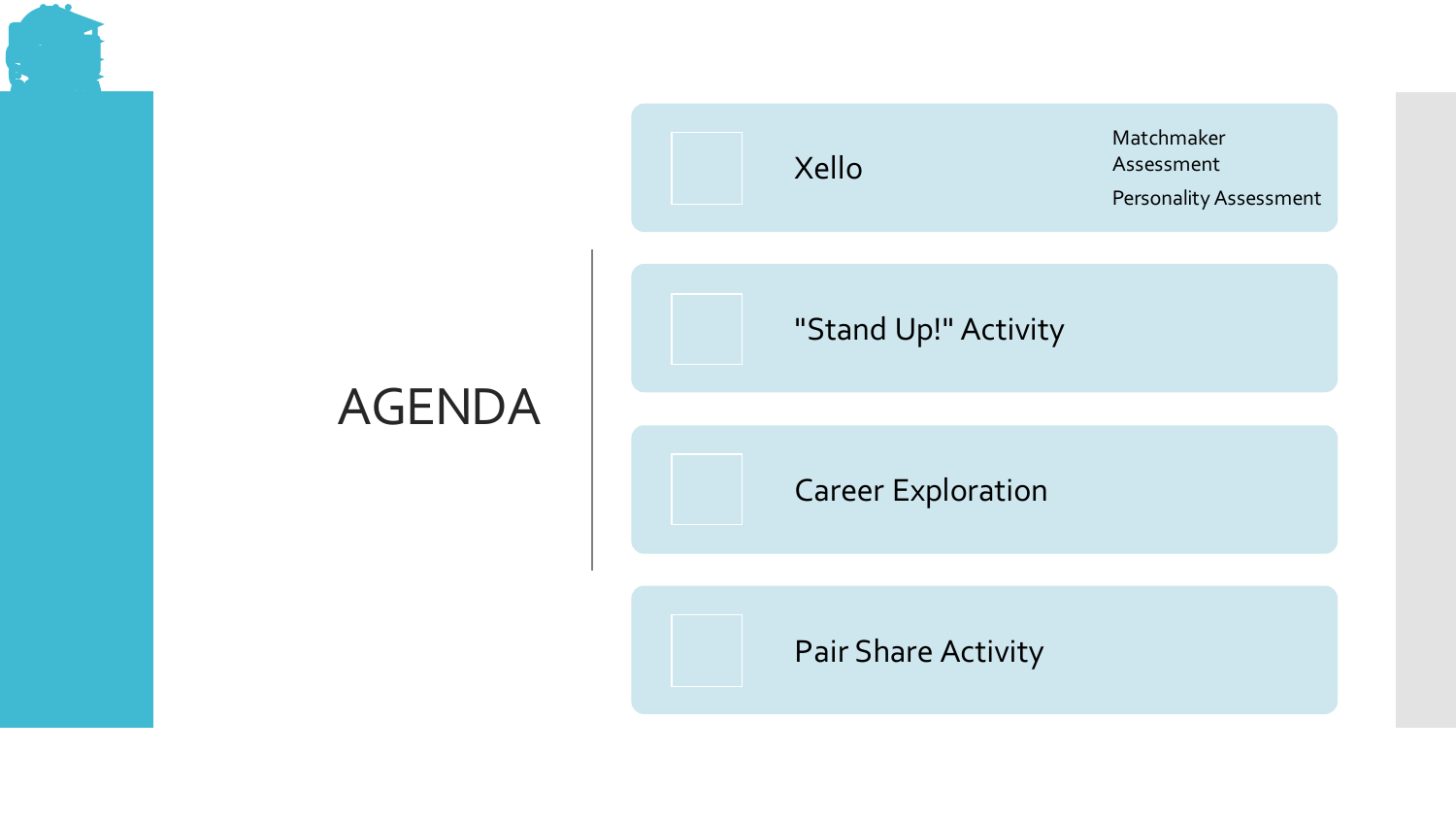



## Goto: Xello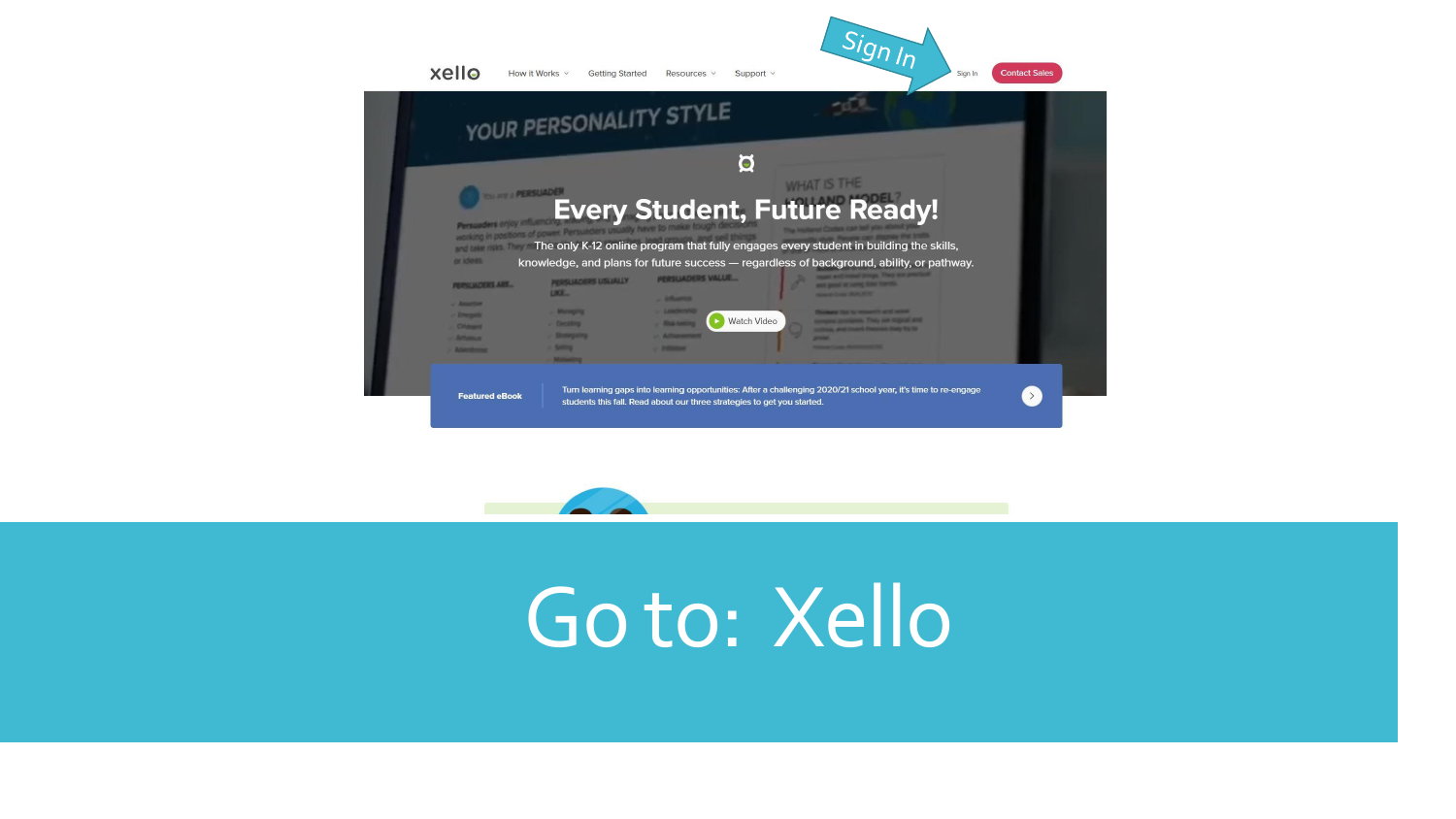

| Username is<br>SM-Student ID # | Sign In                                              |            |                         |
|--------------------------------|------------------------------------------------------|------------|-------------------------|
|                                | SM-123456                                            | $\sqrt{2}$ | Password is             |
|                                | Password<br>Keep me signed in                        | required   | <b>Network</b><br>Login |
|                                | Sign In                                              |            |                         |
|                                | Having trouble signing in?<br>Don't have an account? |            |                         |

 $FR$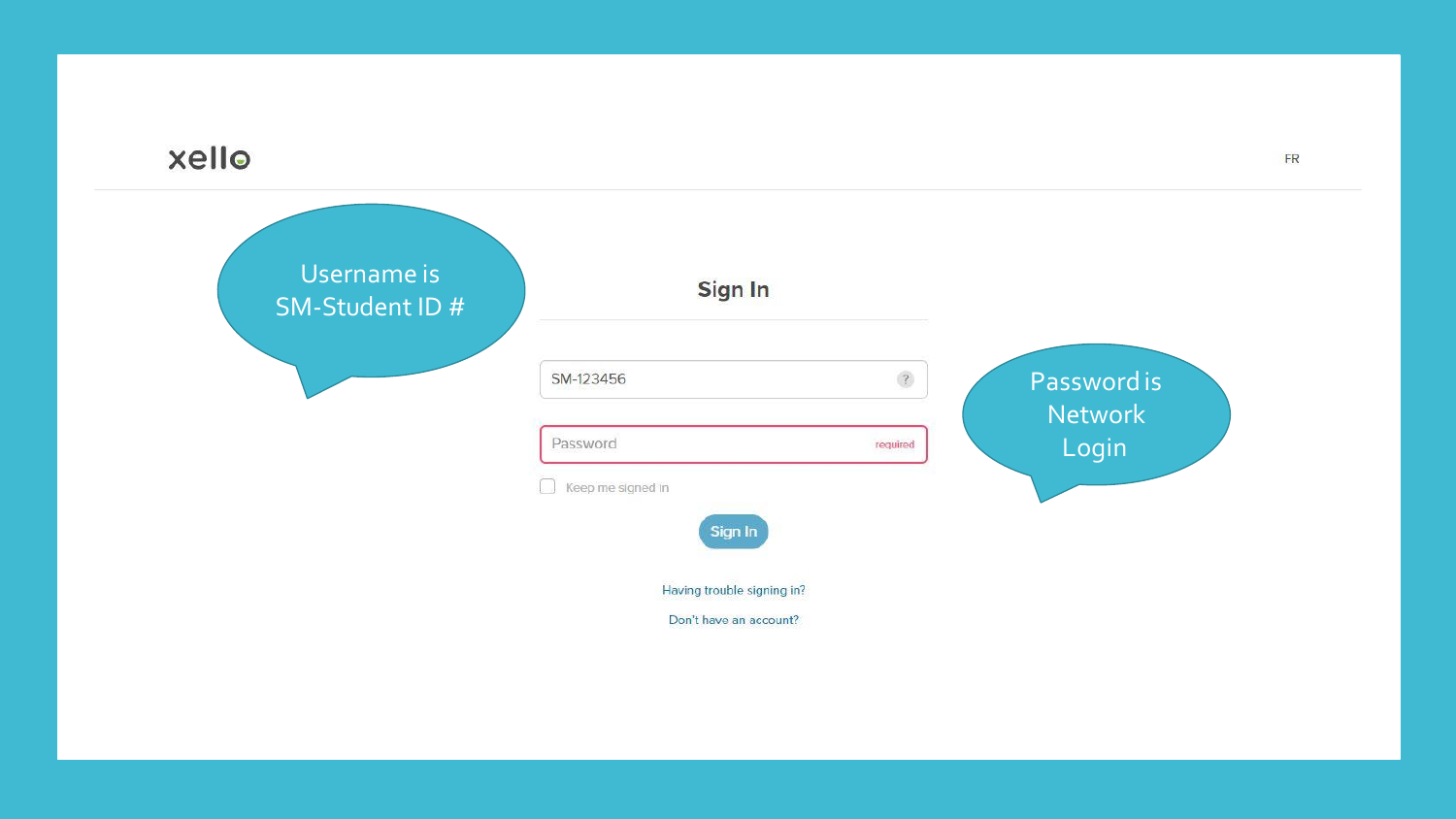Student Dashboard

Start: Matchmaker Assessment 39 Questions

| xello |                                                                          | About Me   | Goals & Plans<br><b>Explore Options</b>                                                                       |                                                      |                                           | $Q \quad Q \quad Q$ |
|-------|--------------------------------------------------------------------------|------------|---------------------------------------------------------------------------------------------------------------|------------------------------------------------------|-------------------------------------------|---------------------|
|       | Hey Mandy!                                                               |            |                                                                                                               | Matchmaker                                           |                                           |                     |
|       | <b>All Lessons</b><br>0%                                                 | Grade $12$ | 且<br><b>About Me</b>                                                                                          | <b>OD</b> Explore Options                            | $\frac{1}{2}$<br><b>Goals &amp; Plans</b> |                     |
|       | $\int$ $\frac{3}{2}$<br><b>Career Backup Plans</b><br><b>Get Started</b> |            | Matchmaker<br>Personality Style <sup>a</sup><br>Mission Complete <sup>a</sup><br>Learning Style<br>Skills Lab | Careers<br>Schools<br>Majors<br><b>Saved Options</b> | My Plans<br><b>College Planning</b>       |                     |
|       |                                                                          |            | <b>Assignments</b>                                                                                            |                                                      |                                           |                     |
|       | <b>Job Interviews</b>                                                    | 0%         | <b>Resume Template</b><br>By: Mr. Solis<br>Due: June 11, 2020<br><b>Status: Not Submitted</b>                 |                                                      |                                           |                     |
|       | the<br><b>Defining Success</b>                                           | 0%         | Xello Resume Template.docx                                                                                    |                                                      |                                           |                     |
|       | <b>Study Skills and Habits</b><br>B                                      | 0%         | <b>Little A Massachusett</b>                                                                                  |                                                      |                                           |                     |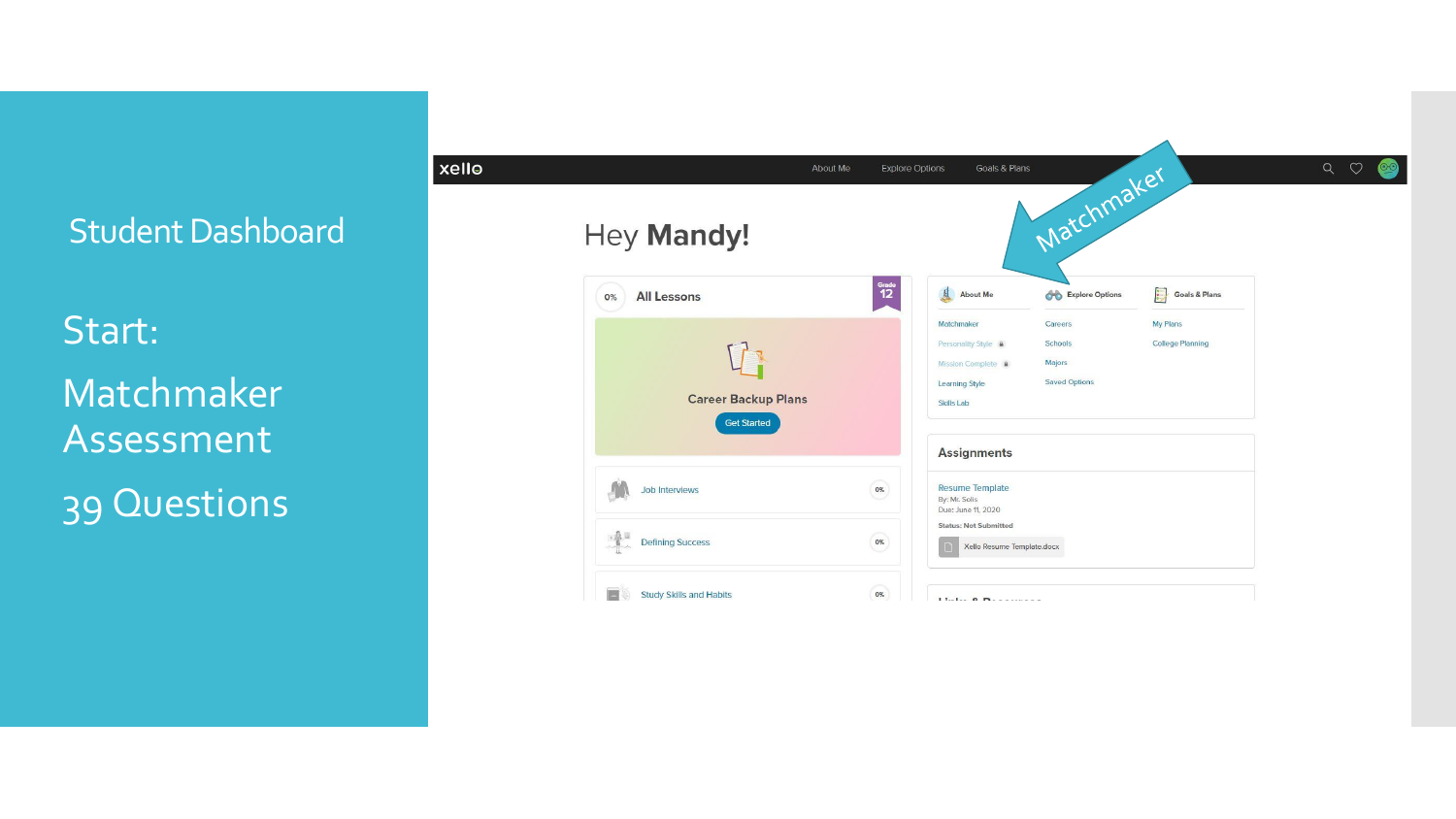

Start: Personality Style Assessment

#### 28 Questions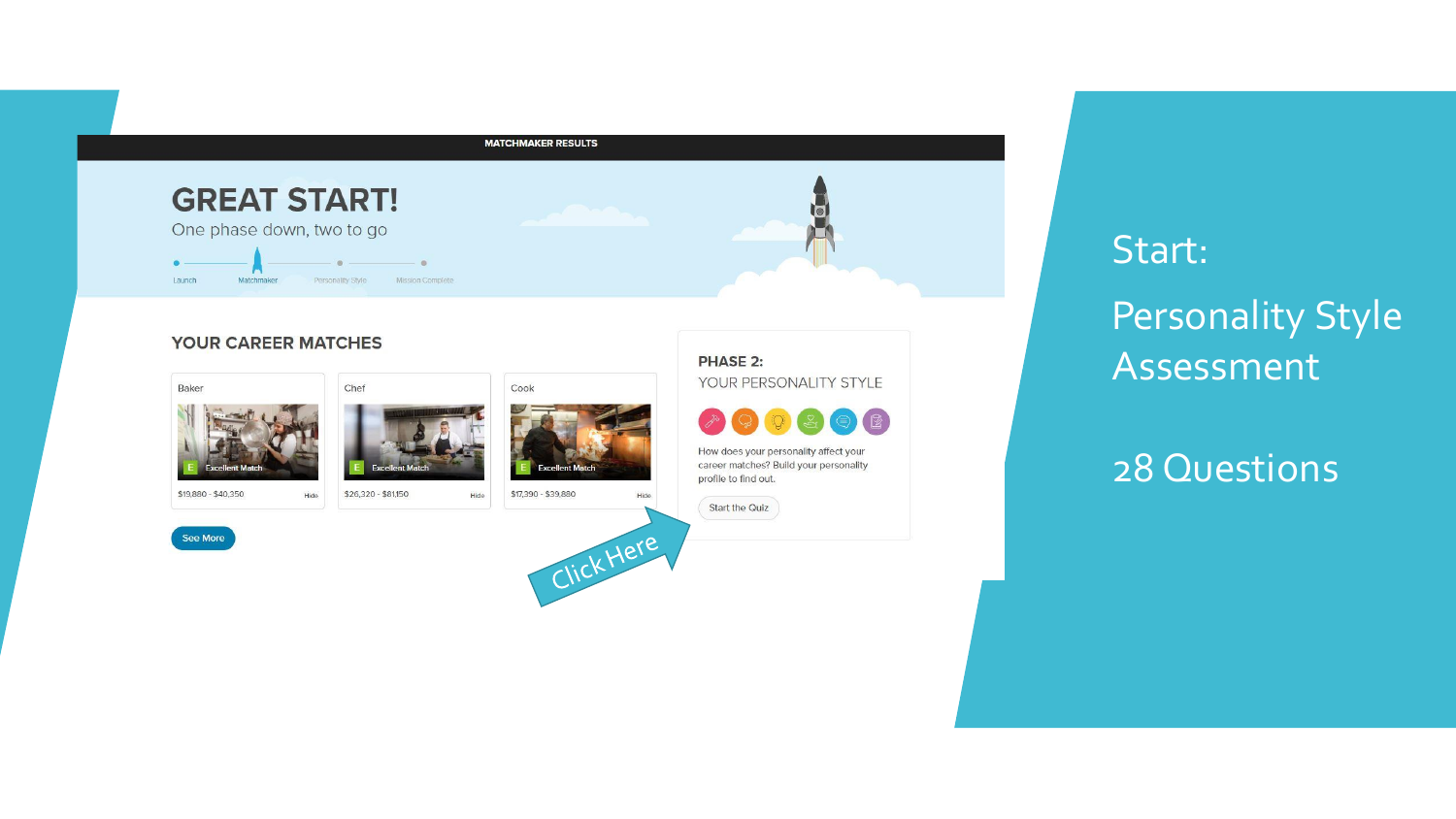# **Personality** Style Results:

View Full Results

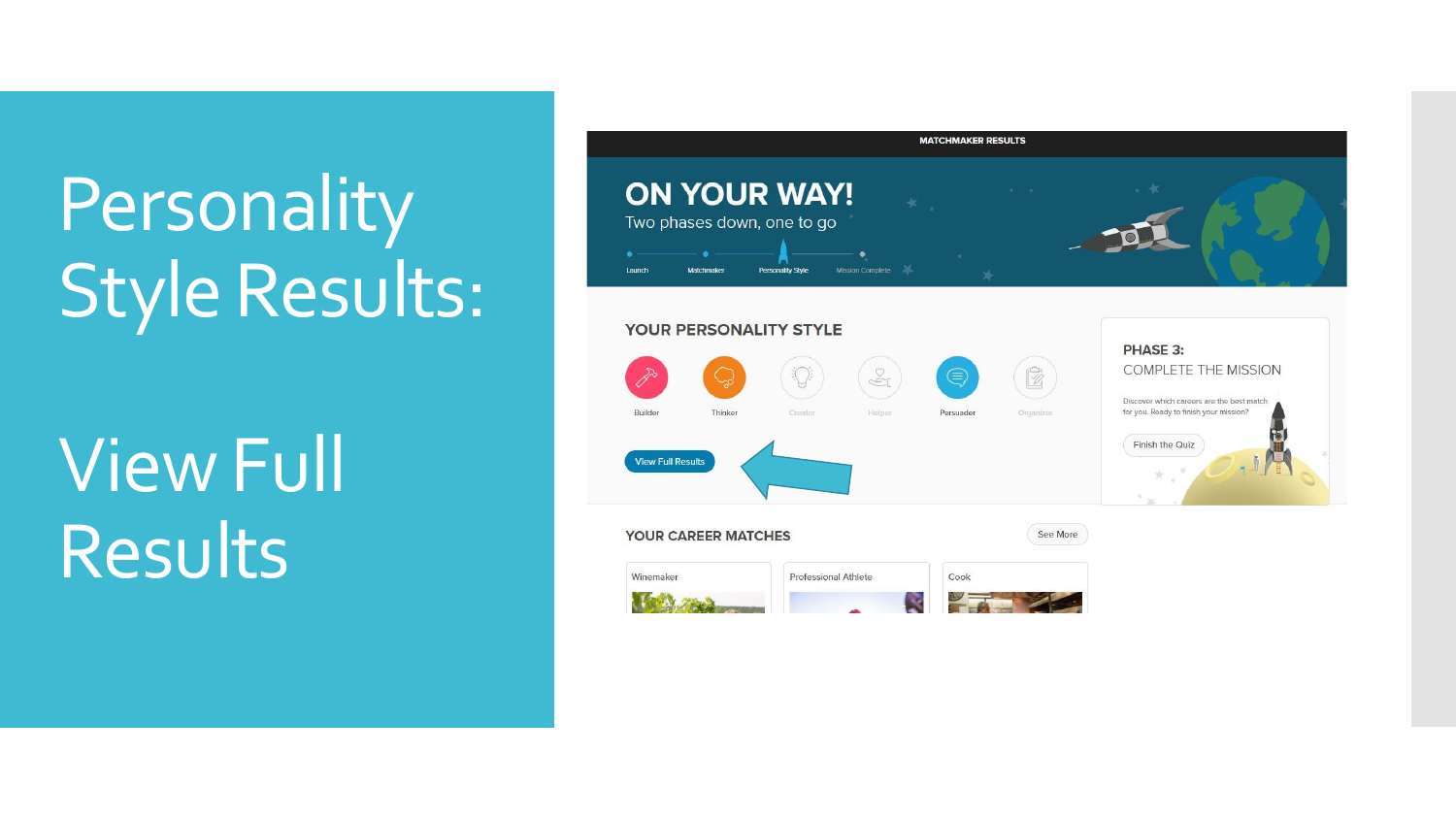What's Your Personality Style?

## PERSONALITY STYLE RESULTS YOUR PERSONALITY STYLE



Thinkers enjoy analyzing and solving problems. They use logic and abstract reasoning to come up with complex ideas. They do research and gather facts to better understand the way the world works.

| <b>THINKERS ARE</b>     | <b>THINKERS USUALLY LIKE</b> | <b>THINKERS VALUE</b> |     |
|-------------------------|------------------------------|-----------------------|-----|
| $\vee$ Intellectual     | Researching                  | <b>Discovery</b>      |     |
| $\vee$ Curious          | Experimenting                | Understanding         |     |
| $\vee$ Logical          | Theorizing                   | $\vee$ Logic          |     |
| $\checkmark$ Analytical | Analyzing                    | Independence          | in, |
| $\checkmark$ Scholarly  | $\vee$ Problem-solving       | Intellect             |     |
|                         |                              |                       |     |

#### **WHAT IS THE HOLLAND MODEL?**

The Holland Codes can tell you about your personality style. People can display the traits of one or more of these six personality styles:

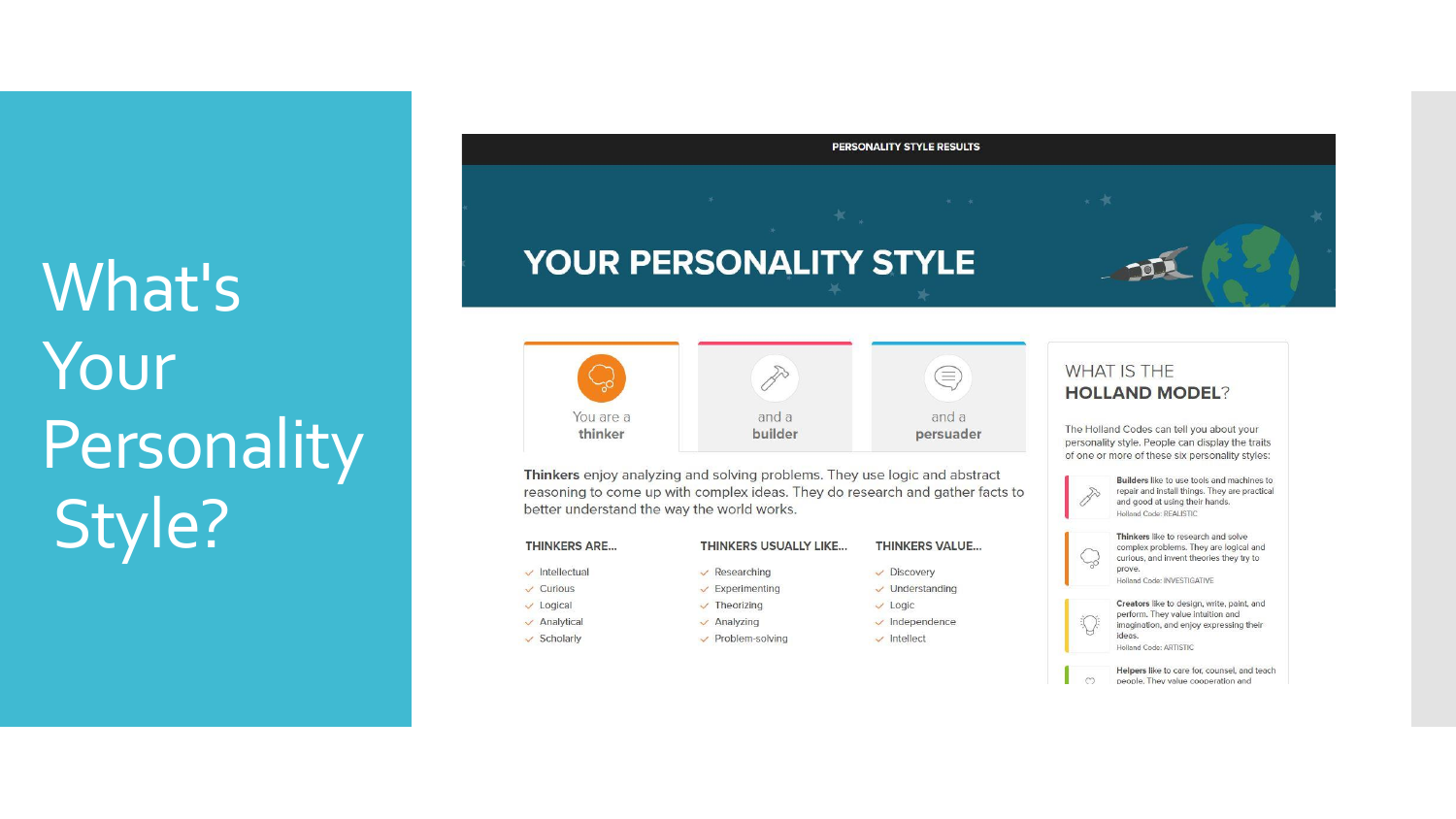

### **Holland Hexagon**

With countless career opportunities, John Holland's Model of Occupational Themes organizes interest areas to help you find compatible work environments. Are you realistic, investigative, artistic, social, enterprising or conventional?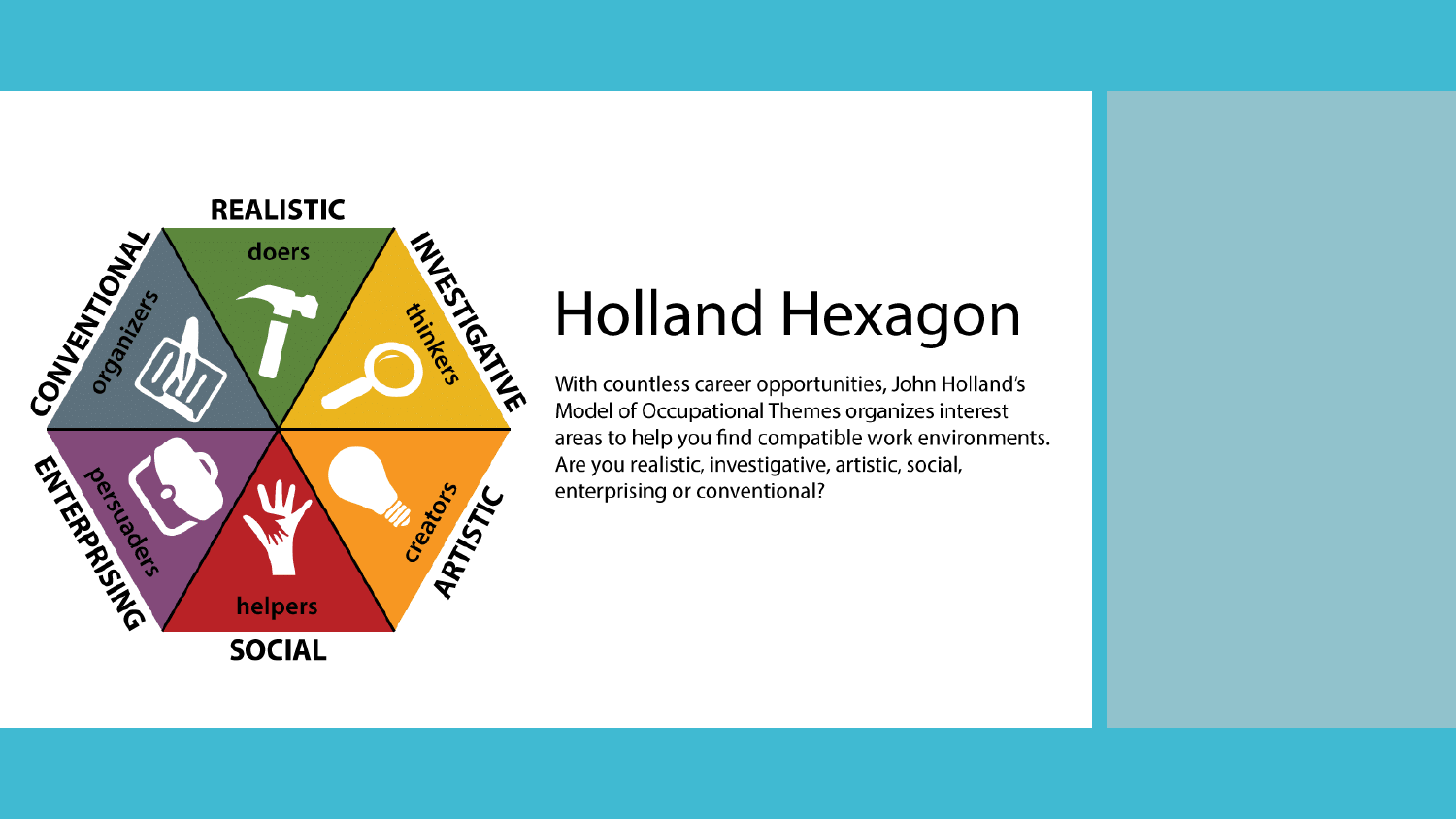Turn to your neighbor and share

. 1. What was one of your personality styles? Did it fit you?

- 2. Did you see a career that you had never thought of before? What was it? Did it interest you?
- 3. What school/program did you explore? Where is at? Did you see any schools/programs that you didn't know about?